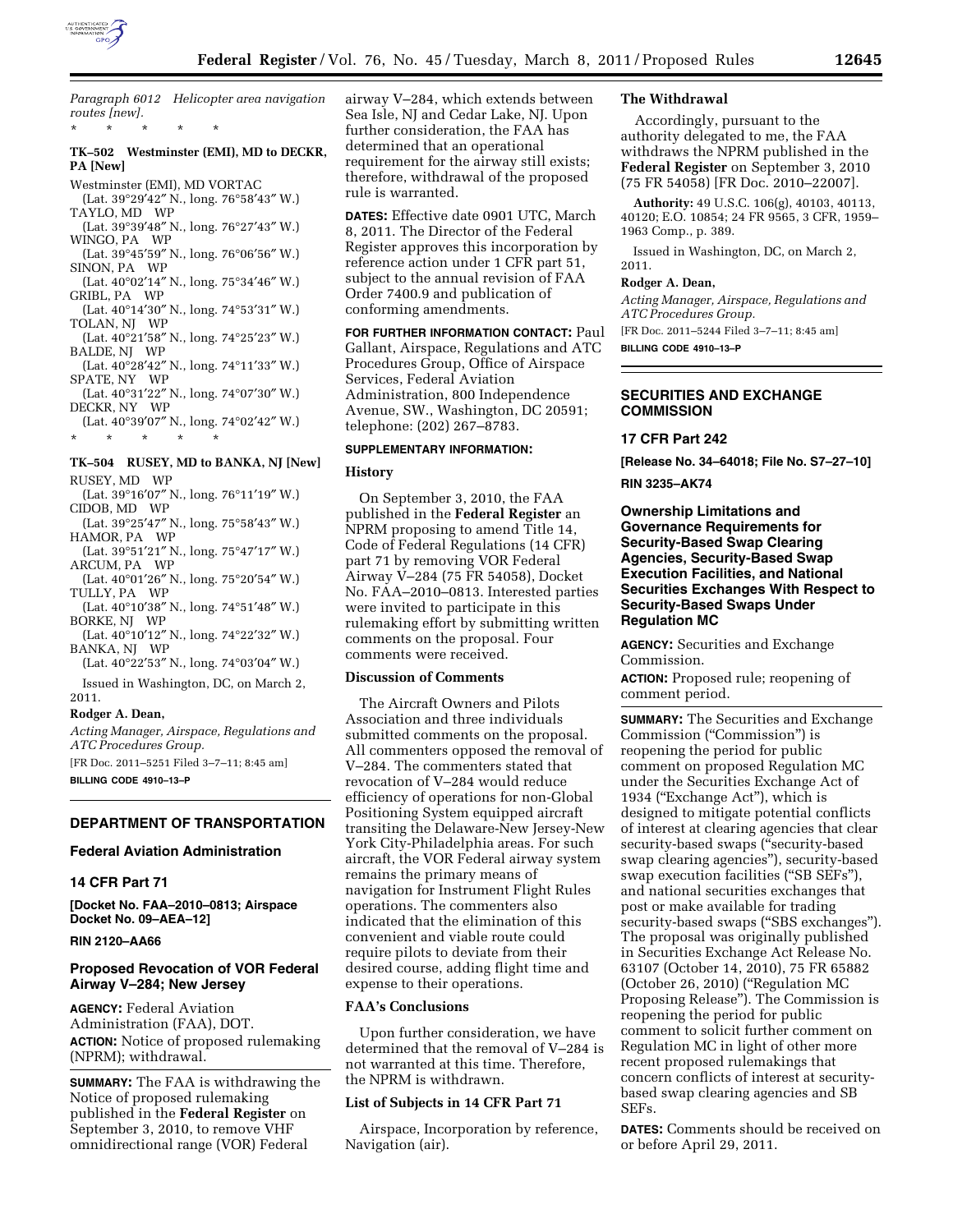**ADDRESSES:** Comments may be submitted by any of the following methods:

# **Electronic Comments**

• Use the Commission's Internet comment form (*[http://www.sec.gov/](http://www.sec.gov/rules/proposed.shtml)  [rules/proposed.shtml](http://www.sec.gov/rules/proposed.shtml)*); or

• Send an e-mail to *[rule](mailto:rule-comments@sec.gov)[comments@sec.gov.](mailto:rule-comments@sec.gov)* Please include File No. S7–27–10 on the subject line; or

• Use the Federal eRulemaking Portal (*<http://www.regulations.gov>*). Follow the instructions for submitting comments.

## **Paper Comments**

• Send paper comments in triplicate to Elizabeth M. Murphy, Secretary, Securities and Exchange Commission, 100 F Street, NE., Washington, DC 20549–1090.

All submissions should refer to File No. S7–27–10. This file number should be included on the subject line if e-mail is used. To help us process and review your comments more efficiently, please use only one method. The Commission will post all comments on the Commission's Internet Web site (*[http://](http://www.sec.gov/rules/proposed.shtml)  [www.sec.gov/rules/proposed.shtml](http://www.sec.gov/rules/proposed.shtml)*). Comments are also available for Web site viewing and printing in the Commission's Public Reference Room, 100 F Street, NE., Washington, DC 20549, on official business days between the hours of 10 a.m. and 3 p.m. All comments received will be posted without change; we do not edit personal identifying information from submissions. You should submit only information that you wish to make available publicly.

#### **FOR FURTHER INFORMATION CONTACT:**

*Proposals relating to security-based swap clearing agencies:* Catherine Moore, Senior Special Counsel, at (202) 551–5710; and Joseph P. Kamnik, Special Counsel, at (202) 551–5710, Office of Clearance and Settlement, Division of Trading and Markets, Securities and Exchange Commission, 100 F Street, NE., Washington, DC 20549–7010; *proposals relating to SB SEFs and SBS exchanges:* Nancy J. Burke-Sanow, Assistant Director, at (202) 551–5620; Susie Cho, Special Counsel, at (202) 551–5639; Sarah Schandler, Special Counsel, at (202) 551–7145; Iliana Lundblad, Attorney-Advisor, at (202) 551–5871; and Jasmin Sethi, Attorney-Advisor, at (202) 551– 5781, Office of Market Supervision, Division of Trading and Markets, Securities and Exchange Commission, 100 F Street, NE., Washington, DC 20549–7010.

**SUPPLEMENTARY INFORMATION:** 

# **I. Introduction**

The Commission proposed Regulation MC pursuant to Section 765 of the Dodd Frank Wall Street Reform and Consumer Protection Act (''Dodd-Frank Act'') to mitigate conflicts of interest with respect to security-based swap clearing agencies, SB SEFs, and SBS exchanges.1 Section 765(a) of the Dodd-Frank Act provides that the Commission shall adopt rules, which may include numerical limits on the control of, or the voting rights with respect to, any security-based swap clearing agency, or on the control of any SB SEF or SBS exchange, by certain specified entities.<sup>2</sup> Under Section 765(b) of the Dodd-Frank Act, the Commission shall adopt such rules if it determines that they are necessary or appropriate to improve the governance of, or to mitigate systemic risk, promote competition or mitigate conflicts of interest in connection with a security-based swap dealer's or major security-based swap participant's conduct of business with, a securitybased swap clearing agency, SB SEF, or SBS exchange and in which such security-based swap dealer or major security-based swap participant has a material debt or equity investment.3

In the Regulation MC Proposing Release, the Commission identified conflicts of interest that may arise when a small number of participants, including participants that are Specified Entities, exercise undue control or influence over a security-based swap clearing agency, SB SEF or SBS exchange.4 To address these potential conflicts of interest, and pursuant to Section 765 of the Dodd-Frank Act, the Commission proposed certain restrictions in Regulation MC with

2*See* Public Law 111–203, Section 765(a). The entities specified in Section 765(a) (collectively, ''Specified Entities'') include a bank holding company with total consolidated assets of \$50 billion or more, a nonbank financial company supervised by the Board of Governors of the Federal Reserve System, an affiliate of such bank holding company or nonbank financial company, a securitybased swap dealer, a major security-based swap participant, or a person associated with a securitybased swap dealer or a major security-based swap participant.

3*See* Public Law 111–203, Section 765(b). 4Specifically, the Commission noted that these participants, for competitive or commercial reasons, may have an incentive to limit access by other participants to security-based swap clearing agencies, SB SEFs and SBS exchanges; to limit the scope of products cleared through security-based swap clearing agencies or traded on SB SEFs and SBS exchanges; to lower the risk management controls at security-based swap clearing agencies; and to put the commercial interests of the SB SEF or SBS exchange or the SB SEF's or SBS exchange's owners ahead of the SB SEF's or SBS exchange's market oversight responsibilities. *See* Regulation MC Proposing Release, 75 FR at 65884–65893.

respect to the ownership and voting interests in and the governance of security-based swap clearing agencies, SB SEFs and SBS exchanges. Specifically, the Commission proposed two alternative rules for security-based swap clearing agencies that would impose different degrees of voting and governance restrictions on such entities 5 and one set of rules that would impose ownership and governance limitations on SB SEFs and SBS exchanges.6

In the Regulation MC Proposing Release, the Commission sought commenters' views with respect to the identified conflicts of interest and its

Proposed Rule 701(b) of Regulation MC sets forth the "Governance Focus Alternative," which would create a limitation on ownership of voting interests for participants of a security-based swap clearing agency to no more than 5% on an individual basis but would impose no aggregate cap. Proposed Rule 701(b) would also limit members' participation in the governance of the security-based swap clearing agency by requiring that at least a majority of the security-based swap clearing agency's board and committees authorized to act for such board, including the risk committee, be composed of independent directors. The nominating committee of the security-based swap clearing agency's board would be required to be composed solely of independent directors. *See* Regulation MC Proposing Release, 75 FR at 65899–65903.

6Proposed Rule 702(b) of Regulation MC would impose a 20% limitation on ownership and voting of voting interests in a SB SEF or an SBS exchange by each participant of a SB SEF or member of an SBS exchange. Proposed Rules 702(d) and (g) would require that the board of a SB SEF or SBS exchange, any executive committee of such board, and any board committee with the authority to act on behalf of the board, be composed of a majority of independent directors, and proposed Rule 702(f) would require the nominating committee of the board of the SB SEF or SBS exchange to be composed solely of independent directors. Proposed Rule 702(e) would require the board of the SB SEF or SBS exchange to establish a regulatory oversight committee consisting solely of independent directors to oversee the SB SEF's or SBS exchange's regulatory program. Any recommendation of the regulatory oversight committee not adopted by the board of the SB SEF or SBS exchange would be required to be reported promptly to the Commission. Further, proposed Rule 702(h) would require the disciplinary processes of the SB SEF or SBS exchange to provide for compositional balance and to include at least one independent director. *See* Regulation MC Proposing Release, 75 FR at 65904–65912.

<sup>&</sup>lt;sup>1</sup>The President signed the Dodd-Frank Act (Pub. L. 111–203, H.R. 4173) into law on July 21, 2010.

<sup>5</sup>Proposed Rule 701(a) of Regulation MC sets forth the "Voting Interest Focus Alternative," which would create a limitation on ownership and voting of voting interests for participants of a securitybased swap clearing agency to no more than 20% on an individual basis and, in the aggregate, no more than 40% (''aggregate cap''). Proposed Rule 701(a) would also limit members' participation in the governance of the security-based swap clearing agency by requiring that at least 35% of the security-based swap clearing agency's board of directors ('board'') and committees authorized to act on behalf of such board, including the risk committee, be composed of independent directors. The nominating committee of the security-based swap clearing agency's board would be required to be composed of a majority of independent directors. *See* Regulation MC Proposing Release, 75 FR at 65894–65899.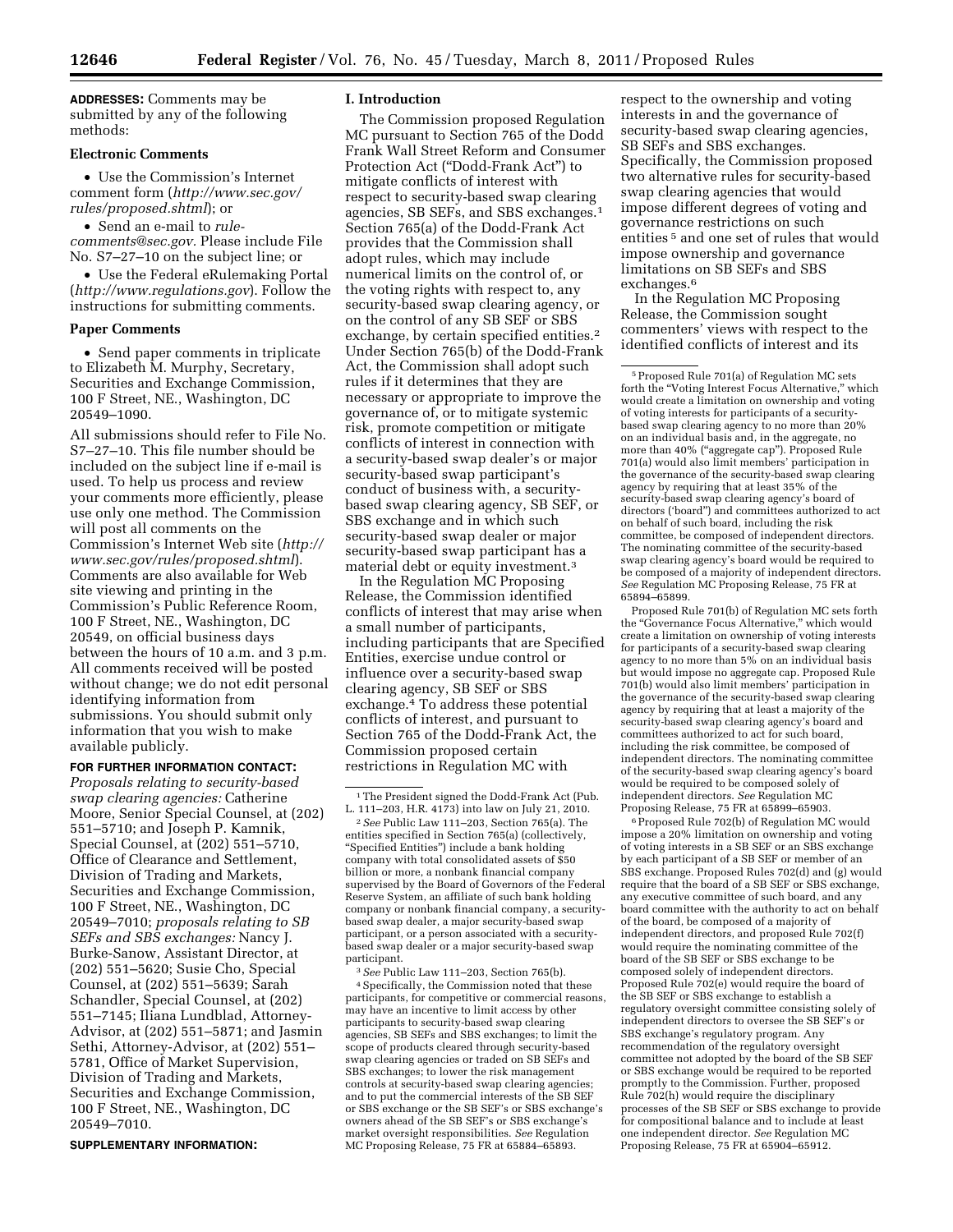proposed rules that are designed to mitigate those conflicts. The public comment period for proposed Regulation MC closed on November 26, 2010. As of March 1, 2011, the Commission has received 100 comment letters relating to proposed Regulation MC.7 The Commission also received 6 comment letters relating to Section 765 of the Dodd-Frank Act that were received in response to the Commission's general solicitation of comments regarding implementation of the Dodd-Frank Act.8 These letters were submitted by a broad spectrum of interested parties and reflect a wide array of views regarding the proposed limitations on ownership and voting interests and governance arrangements in proposed Regulation MC.9 A number of commenters generally supported the Commission's efforts to address conflicts of interest at security-based swap clearing agencies, SB SEFs and SBS exchanges, and many of these commenters favored imposing more restrictive ownership and voting, or governance, requirements than were proposed in Regulation MC.10 A number of other commenters opposed some or all of the proposed restrictions and questioned whether it is necessary or appropriate for the Commission to adopt rules to mitigate conflicts of interest under Section 765 or whether the Commission should adopt rules without conducting a further review.11

7Copies of comments received in response to the Regulation MC Proposing Release are available on the Commission's Internet Web site, located at *[http://www.sec.gov/comments/s7-27-10/](http://www.sec.gov/comments/s7-27-10/s72710.shtml) [s72710.shtml](http://www.sec.gov/comments/s7-27-10/s72710.shtml)*.

8Comments were solicited by the Commission at *[http://www.sec.gov/spotkight/dodd-frank/clearing](http://www.sec.gov/spotkight/dodd-frank/clearing-settlement.shtml)[settlement.shtml](http://www.sec.gov/spotkight/dodd-frank/clearing-settlement.shtml)*. Comments in response to the Commission's general solicitation are available at *[http://www.sec.gov/comments/df-title-vii/](http://www.sec.gov/comments/df-title-vii/mandatory-clearing/mandatory-clearing.shtml)  [mandatory-clearing/mandatory-clearing.shtml](http://www.sec.gov/comments/df-title-vii/mandatory-clearing/mandatory-clearing.shtml)*. There is no expiration to the comment period for the Commission's general solicitation.

9The commenters included individual investors, end-users, members of Congress, the U.S. Department of Justice, State legislators, labor organizations, potential security-based swap dealers and clearing agencies, and potential SBS exchanges or SB SEFs. *See supra* notes 7 and 8.

10*See, e.g.,* Letter from U.S. Congressman Stephen F. Lynch, 9th District, Massachusetts (October 18, 2010); Letter from Americans for Financial Reform (November 16, 2010); Letter from Karrie McMillan, General Counsel, Investment Company Institute (November 17, 2010); Letter from Mike Hisler, Co-Founder, The Swaps & Derivatives Market Association (November 26, 2010); and Letter from Christine A. Varney, Assistant Attorney General, U.S. Department of Justice, Antitrust Division (December 28, 2010).

11*See, e.g.,* Letters from Roger Liddell, Chief Executive, LCH.Clearnet Group Limited (September 24, 2010 and November 5, 2010); Letter from R. Glenn Hubbard, Co-Chair, John L. Thornton, Co-Chair, and Hal S. Scott, Director, Committee on Capital Markets Regulation (November 15, 2010); Letter from James Hill, Managing Director, Morgan Stanley (November 17, 2010); Letters from Kathleen

On February 2, 2011, the Commission proposed an interpretation of the definition of "security-based swap execution facility," as well as rules relating to the registration and regulation of SB SEFs.12 The SB SEF Proposing Release includes proposals that are designed, in part, to address conflicts of interest affecting SB SEFs.13 The SB SEF Proposing Release seeks commenters' views regarding the interaction of proposed Regulation SB SEF with proposed Regulation MC. Specifically, the SB SEF Proposing Release asks commenters, taking into account both proposals, to address whether the proposals contained in proposed Regulation SB SEF would appropriately address conflicts of interest concerns for SB SEFs or whether they should be revised either as unnecessary or insufficient to address such conflicts of interest. The SB SEF Proposing Release also asks commenters to provide their views on whether there any redundancies or gaps for mitigating conflicts of interest for SB SEFs that should be addressed.<sup>14</sup> The public comment period for proposed

12Securities Exchange Act Release No. 63825 (February 2, 2011), 76 FR 10948 (February 28, 2011) (''SB SEF Proposing Release'').

13Specifically, proposed Rule 809 of proposed Regulation SB SEF would require a SB SEF to permit any security-based swap dealer, major security-based swap participant or broker to become a participant of the SB SEF as long as specified objective criteria are met; proposed Rule 811(b) would require a SB SEF to establish fair, objective, and not unreasonably discriminatory standards for granting impartial access to trading on the facility, and would specify that a SB SEF may not unreasonably prohibit or limit any person with respect to access to the services offered by the SB SEF by applying those standards in an unfair or unreasonably discriminatory manner; proposed Rule 811(b) also would require information on any grants, denials or limitations of access by the SB SEF to be reported on Form SB SEF (the proposed registration form for SB SEFs) and in the required annual report of the SB SEF's Chief Compliance Officer; proposed Rule 811(c) would require a SB SEF to establish a compositionally balanced swap review committee to determine the security-based swaps that would trade on the SB SEF, as well as the security-based swaps that should no longer trade on the SB SEF; with respect to the determination regarding whether a particular security-based swap is ''made available to trade,'' that determination would be made pursuant to objective standards to be established by the Commission; and proposed Rule 820 would require that no less than 20% of the total number of directors on the SB SEF's board be representative of SB SEF participants, and that at least one director on the SB SEF's board be representative of investors. *See* SB SEF Proposing Release, *supra*  note 12.

14*See* SB SEF Proposing Release, *supra* note 12, 76 FR at 10986.

Regulation SB SEF expires on April 4, 2011.

On March 2, 2011, the Commission proposed rules regarding registration of clearing agencies and standards for the operation and governance of clearing agencies 15 in accordance with Sections 763 and 805 of the Dodd-Frank Act 16 and Section 17A of the Exchange Act.17 Some of those proposed rules are designed, in part, to address conflicts of interest affecting clearing agencies, including security-based swap clearing agencies.18 In particular, the Clearing Agency Proposing Release includes proposed rules that would require all clearing agencies to have policies and procedures to identify and address existing or potential conflicts of interest and to establish minimum governance standards for board or board committee members.19 In addition, the Clearing Agency Proposing Release includes proposed rules that would require clearing agencies to provide opportunity for membership access to persons that are not dealers or security-based swap dealers and persons that have net capital of at least \$50 million, while also prohibiting the use of minimum portfolio size and minimum volume transaction thresholds as a condition for membership, in order to decrease the potential for formal membership requirements to be applied anticompetitively.20 The Clearing Agency Proposing Release seeks commenters' views regarding the interaction between proposed Regulation MC and the mitigation of conflicts provisions reflected in the Clearing Agency Proposing Release. The public comment period for the Clearing Agency Proposing Release closes on April 29, 2011.

When the Commission issued the SB SEF Proposing Release and Clearing

18Specifically, proposed Rule 17Ad–25 under the Exchange Act would require that clearing agencies have policies and procedures to identify and address existing or potential conflicts of interest and to establish minimum governance standards for board or board committee members. Proposed Rules 17Ad–22(c)(5) and (c)(7) under the Exchange Act would require clearing agencies to provide an opportunity for membership access to persons who are not dealers or security-based swap dealers and persons who have net capital of at least \$50 million. In addition, Proposed Rule 17Ad–22(c)(6) under the Exchange Act would prohibit the use of minimum portfolio size and minimum volume transaction thresholds as a condition for membership. *See*  Clearing Agency Proposing Release, *supra* note 15. 19*See* Clearing Agency Proposing Release, *supra* 

note 15.

20*See* Clearing Agency Proposing Release, *supra*  note 15.

M. Cronin, Managing Director, General Counsel and Corporate Secretary, CME Group Inc. (November 17, 2010 and November 24, 2010); and Letter from Robert Pickel, Executive Vice Chairman, International Swaps and Derivatives Association, Inc. (November 23, 2010).

<sup>15</sup>Securities Exchange Act Release No. 64017 (March 2, 2011) (''Clearing Agency Proposing Release'').

<sup>16</sup>Public Law 111–203, Sections 763 and 805. 17 15 U.S.C. 78q–1.